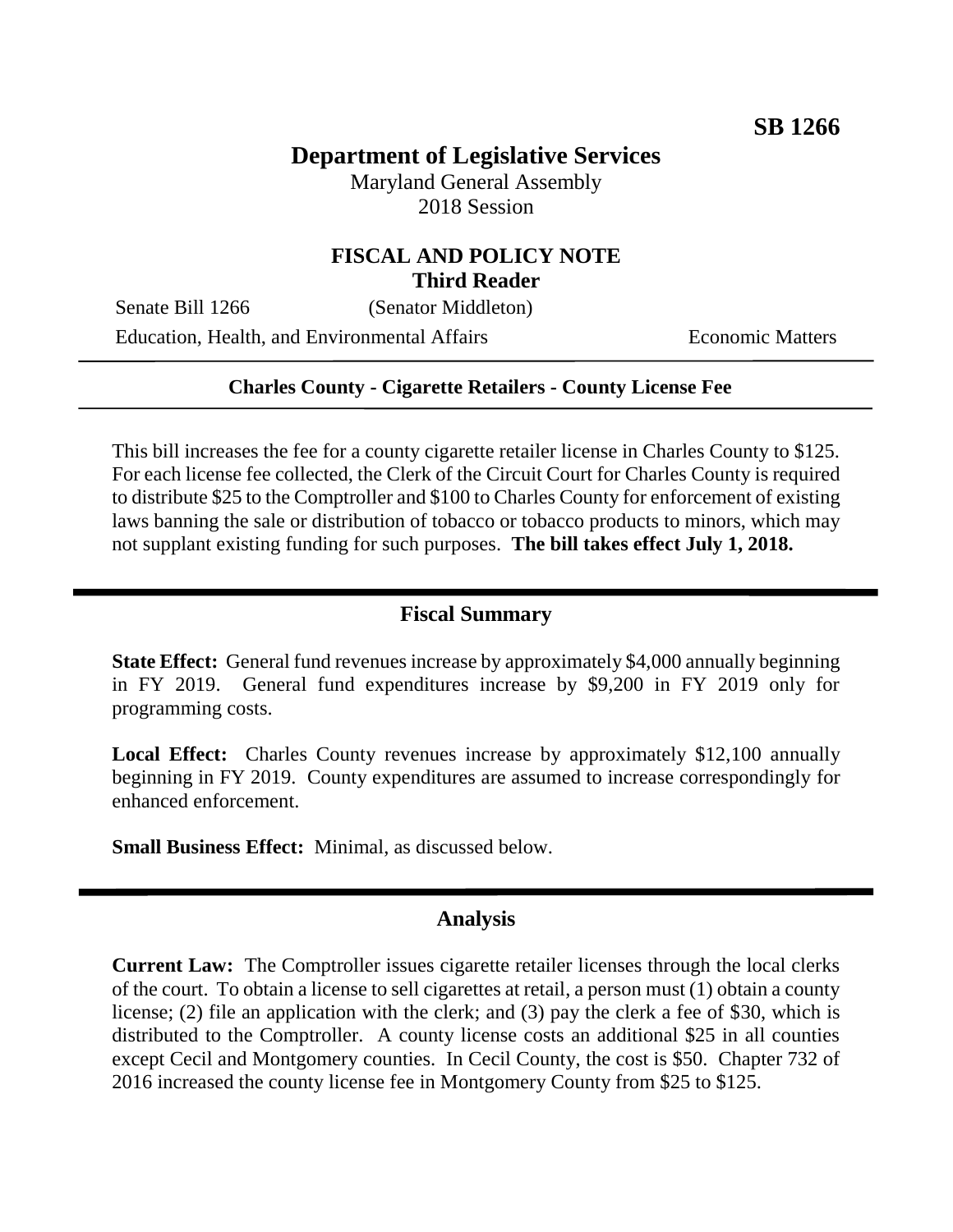Licenses expire on the first April 30 after the effective date, but they are renewable for an additional year. To renew a cigarette retailer license, licensees must pay the aforementioned fees.

A person that operates a vending stand under a trader's license issued to Blind Industries and Services of Maryland is not required to obtain a cigarette retailer license.

The Comptroller may deny a license to an applicant, reprimand a licensee, or suspend or revoke a license if the applicant or licensee (1) fraudulently or deceptively obtains or attempts to obtain a license for another person; (2) fraudulently or deceptively uses a license; (3) fails to comply with the Maryland Cigarette Sales Below Cost Act; (4) sells cigarettes in less than 20 per package; (5) illegally buys cigarettes for resale; (6) is convicted of a felony or misdemeanor that is a crime of moral turpitude directly related to the fitness or qualification of the licensee or applicant; or (7) fails to pay a tax due.

Except in the case of selling tobacco products to a minor in violation of State law, a licensee whose license is suspended or revoked may petition the Comptroller for permission to make an offer of compromise (in which the licensee pays a sum of money in lieu of serving the suspension or revocation).

**State Revenues:** The current fee to obtain a county cigarette retailer license in Charles County is \$25. This fee is increased to \$125 under the bill, and the Clerk of the Circuit Court for Charles County must distribute \$25 from each county cigarette retailer license fee to the Comptroller. The Comptroller's Office advises that 161 cigarette licenses were issued in Charles County in calendar 2017. Therefore, general fund revenues increase by approximately \$4,025 annually beginning in fiscal 2019. This analysis assumes that the Comptroller's Office does not currently retain any portion of county cigarette retailer license fees. This analysis also reflects the April 30 renewal date, assumes that the number of county cigarette retailer licenses issued in the county remains constant over subsequent fiscal years, and assumes that the collection and distribution of the \$30 application fee that is required in all counties remains unaffected.

**State Expenditures:** The Judiciary advises that the bill requires one-time programming changes at a cost of \$9,160 in fiscal 2019 only.

**Local Fiscal Effect:** Under the bill, Charles County receives \$100 from each cigarette retailer license fee collected rather than \$25 under current law. Therefore, revenues increase by approximately \$12,075 annually beginning in fiscal 2019. Again, this analysis assumes the Comptroller's Office currently does not retain any portion of the county cigarette retailer license fee. This analysis also reflects the April 30 renewal date, assumes that the number of county cigarette retailer licenses issued in the county remains constant over subsequent fiscal years, and assumes that the \$30 application fee remains unaffected.

SB 1266/ Page 2